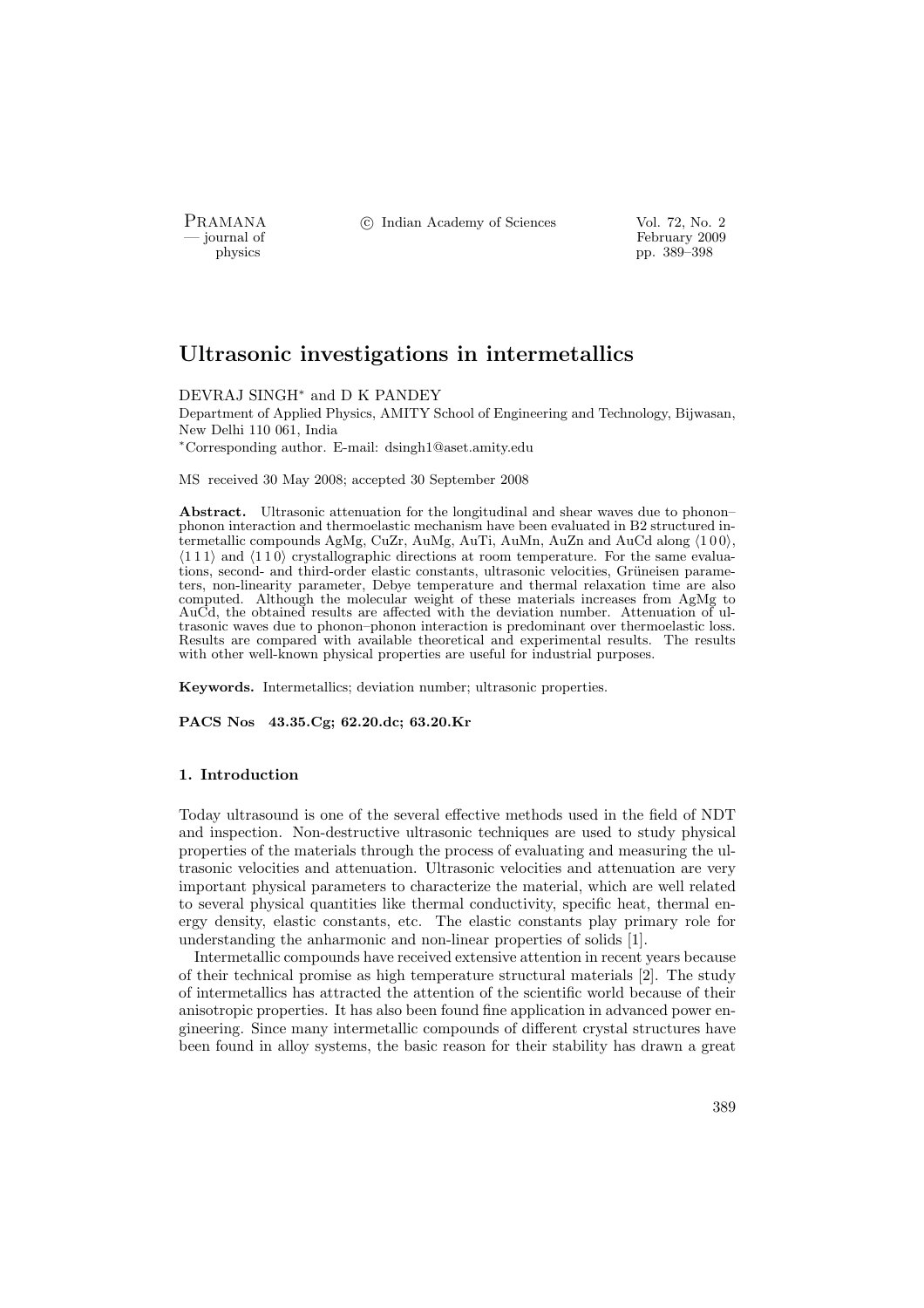deal of attention [3]. The ultrasonic attenuation has direct/indirect relation with thermal conductivity through thermal relaxation time [4,5]. Several works have been done for the investigation of thermal conductivity of intermetallic compounds  $[6–10]$  but least for the ultrasonic study  $[11–13]$ . The study of ultrasonic attenuation in the materials has gained new dimensions with the progress in material science. Investigators have aimed their study for explaining the temperature-dependent part of the attenuation in terms of model where ultrasonic phonon interacts with thermal phonon in the lattice. All these studies indicate that major portion of attenuation is caused by direct conversion of acoustic energy into heat via phonon–phonon interaction. The present paper is focused on the ultrasonic study of intermetallic compounds.

All chosen materials AgMg, CuZr, AuMg, AuTi, AuMn, AuZn and AuCd have a CsCl-type structure (B2 structure). Ultrasonic velocities, attenuation  $(\alpha)$ , Grüneisen parameters, non-linearity parameter (acoustic coupling constant), Debye temperature and thermal relaxation time are evaluated and studied in these compounds along different crystallographic directions at room temperature. The second- and third-order elastic constants (higher-order elastic constants) are also calculated using the potential model approach for the above evaluation.

## 2. Theory

#### 2.1 Higher-order elastic constants and ultrasonic velocities

The second- and third-order elastic constants are related to ultrasonic attenuation through Grüneisen parameters and acoustic coupling constant. The second- and third-order elastic constants of the chosen compounds are calculated using the simplified Ghate's formulation for CsCl-type structured crystals, that is based on the potential model and Brugger's definition of elastic constants [14,15].

There are three type of ultrasonic velocities for each direction of propagation in cubic crystals as one longitudinal  $(V_L)$  and two shear  $(V_{S1}$  and  $V_{S2})$  [16,17]. The expressions for velocities are as follows:

Along  $\langle 100 \rangle$  crystallographic direction

$$
V_{\rm L} = \sqrt{\frac{C_{11}}{d}}; \quad V_{\rm S1} = V_{\rm S2} = \sqrt{\frac{C_{44}}{d}} \tag{1}
$$

Along  $\langle 1 1 1 \rangle$  crystallographic direction

$$
V_{\rm L} = \sqrt{\frac{C_{11} + 2C_{12} + 4C_{44}}{3d}}; \quad V_{\rm S1} = V_{\rm S2} = \sqrt{\frac{C_{11} - C_{12} + C_{44}}{3d}}.\tag{2}
$$

Along  $\langle 1 1 0 \rangle$  crystallographic direction

$$
V_{\rm L} = \sqrt{\frac{C_{11} + C_{12} + 2C_{44}}{2d}}; \quad V_{\rm S1} = \sqrt{\frac{C_{44}}{d}}; \quad V_{\rm S2} = \sqrt{\frac{C_{11} - C_{12}}{d}}.
$$
 (3)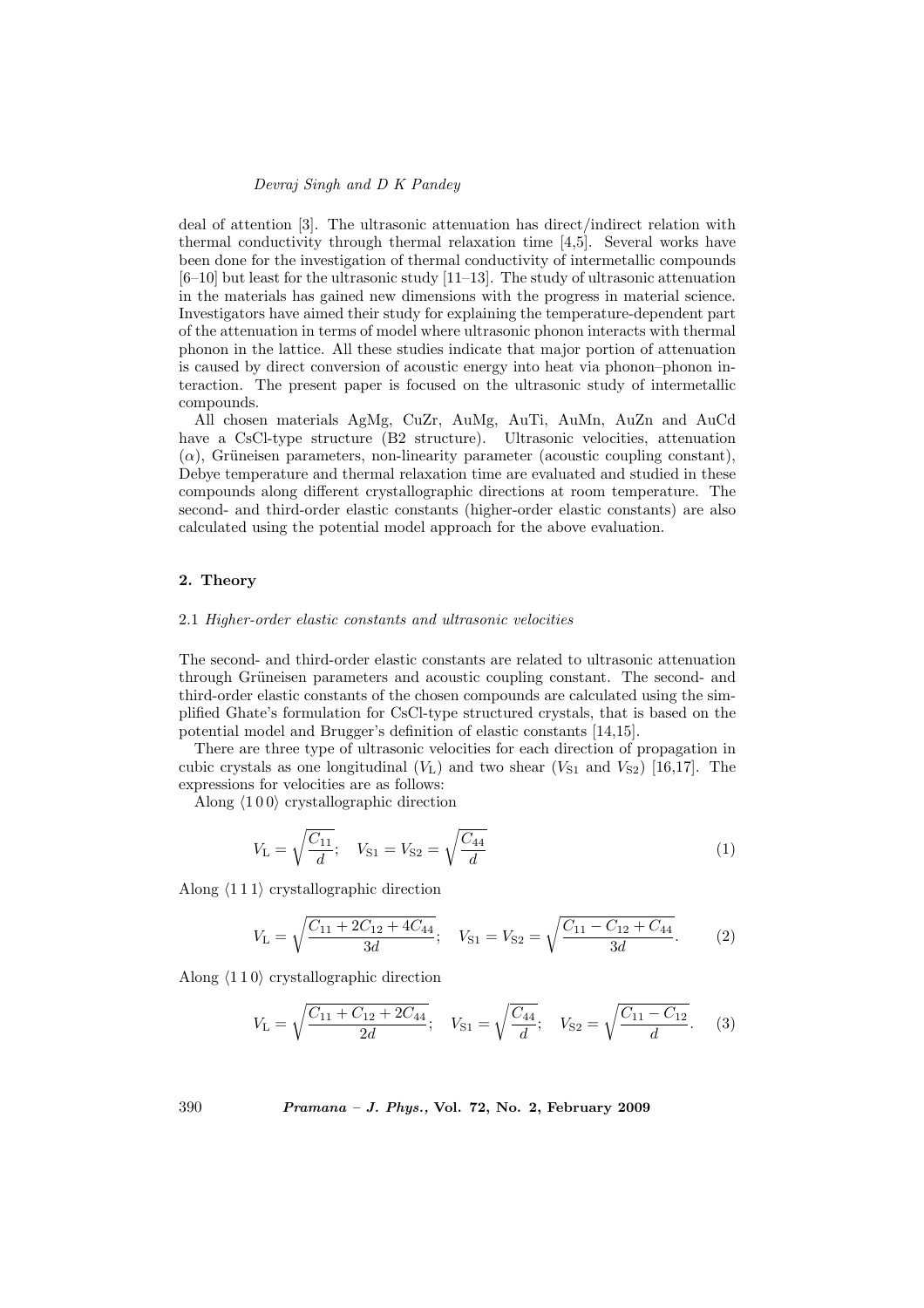#### Ultrasonic investigations in intermetallics

The ultrasonic velocities can be computed using calculated values of second-order elastic constants. The Debye average velocity  $(V<sub>D</sub>)$  is useful to find Debye temperature and thermal relaxation time of the materials. The Debye temperature  $(T<sub>D</sub>)$ is an important physical parameter of solids, which defines a division line between quantum and classical behaviour of phonons [18]. The following expressions have been used for the evaluation of Debye average velocity and Debye temperature [4,18,19].

$$
\left(\frac{1}{V_{\rm D}}\right)^3 = \frac{1}{3} \sum_{i} \frac{1}{4\pi} \int \frac{1}{V_i^3} d\Omega,\tag{4}
$$

$$
T_{\rm D} = \frac{\hbar V_{\rm D} (6\pi^2 n_{\rm a})^{1/3}}{K_{\rm B}},\tag{5}
$$

where  $V_i$  is the constituent velocity along a particular direction of wave propagation,  $h$  is the quantum of action and is equal to Planck's constant divided by  $2\pi$ ,  $K_B$  is the Boltzmann constant and  $n_a$  is the atom concentration.

#### 2.2 Ultrasonic attenuation

The prominent reasons behind ultrasonic attenuation in a single, non-ferromagnetic, non-ferroelectric and pure crystal at high temperature are phonon viscosity mechanism (phonon–phonon interaction: Akhieser loss) and thermoelastic mechanism [4,5,11–13,20–26]. The total attenuation coefficient can be given by the following expression:

$$
\left(\frac{\alpha}{f^2}\right)_{\text{Total}} = \left(\frac{\alpha}{f^2}\right)_{\text{p}-\text{p}} + \left(\frac{\alpha}{f^2}\right)_{\text{Th}} = \left(\frac{\alpha}{f^2}\right)_{\text{Akh}} + \left(\frac{\alpha}{f^2}\right)_{\text{Th}},\tag{6}
$$

$$
\left(\frac{\alpha}{f^2}\right)_{\text{Akh}} = \frac{4\pi^2 \tau E_0 D}{6dV^3},\tag{7a}
$$

$$
\left(\frac{\alpha}{f^2}\right)_{\text{Th}} = \frac{4\pi^2 \langle \gamma \rangle^2 kT}{2dV_L^3},\tag{7b}
$$

where

$$
D = 9\langle \gamma^2 \rangle - 3\langle \gamma \rangle^2 (C_V T / E_0)
$$
\n(8)

$$
\tau_{\rm Th} = \tau_{\rm s} = \frac{\tau_{\rm Long}}{2} = \frac{3k}{C_{\rm V} V_{\rm D}^2}.\tag{9}
$$

Here, k is the thermal conductivity,  $C_V$  is the specific heat,  $E_0$  is the thermal energy density,  $\alpha$  is the ultrasonic attenuation coefficient,  $\gamma$  is the Grüneisen parameter, D is the non-linearity parameter,  $T<sub>D</sub>$  is the Debye temperature,  $T$  is the temperature, V is the longitudinal/shear velocity and  $\tau$  is the thermal relaxation time.

Grüneisen parameters are well related to the second- and third-order elastic constants [22].  $C_V$  and  $E_0$  can be obtained using  $T_D/T$  table of AIP Handbook [27].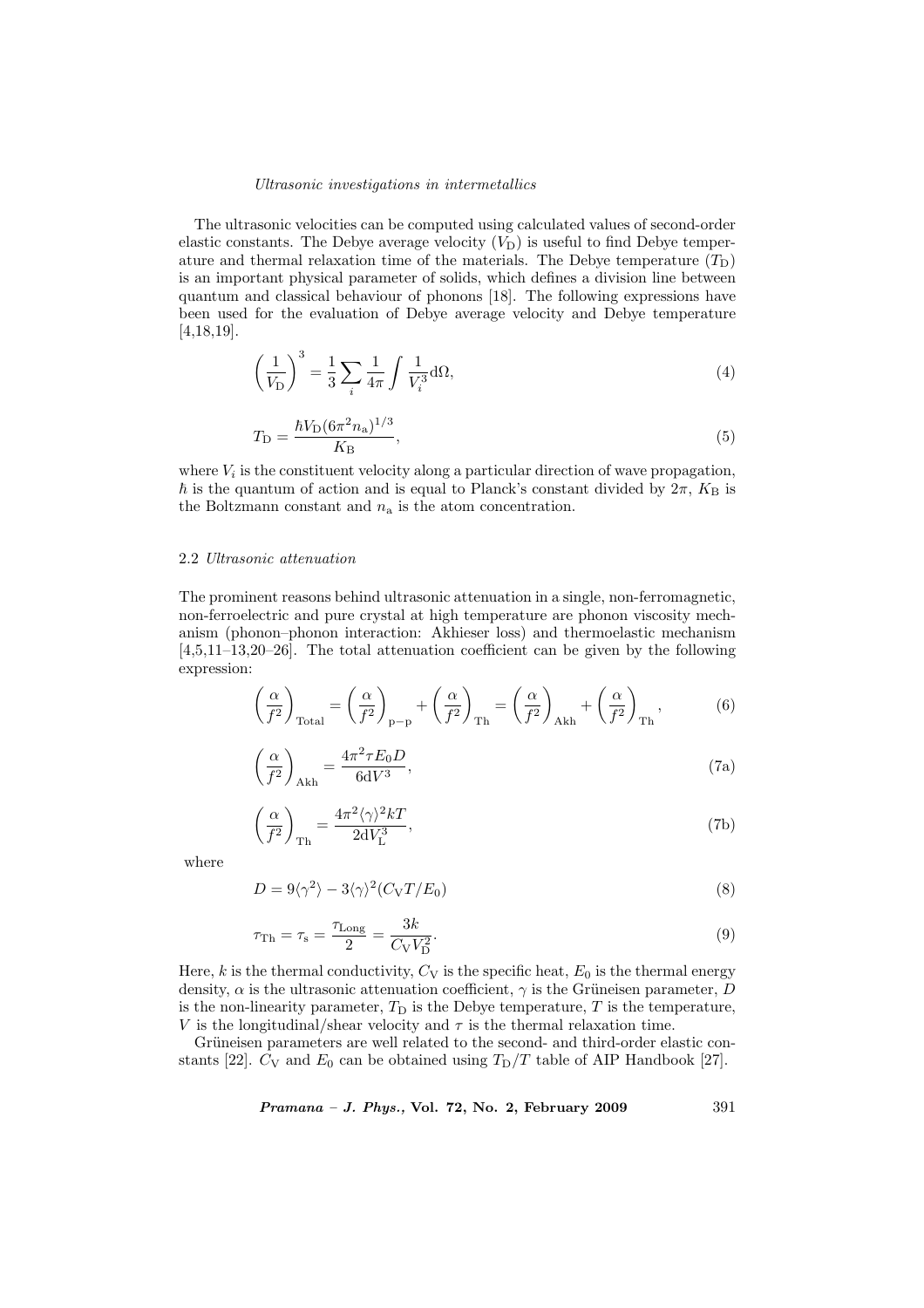|           | AgMg      | CuZr      | AuMg      | AuTi      | AuMn      | AuZn      | AuCd      |
|-----------|-----------|-----------|-----------|-----------|-----------|-----------|-----------|
| $C_{11}$  | 8.471     | 7.438     | 8.642     | 6.836     | 7.046     | 9.239     | 8.006     |
| $C_{12}$  | 4.325     | 3.637     | 4.443     | 3.234     | 3.370     | 4.860     | 4.007     |
| $C_{44}$  | 3.802     | 3.218     | 3.901     | 2.889     | 3.003     | 4.248     | 3.537     |
| $C_{111}$ | $-79.458$ | $-68.393$ | $-81.307$ | $-62.041$ | $-64.249$ | $-87.779$ | $-74.459$ |
| $C_{112}$ | $-10.001$ | $-9.565$  | $-10.066$ | $-9.279$  | $-9.379$  | $-10.278$ | $-9.814$  |
| $C_{123}$ | $-6.997$  | $-7.087$  | $-6.972$  | $-7.087$  | $-7.092$  | $-6.865$  | $-7.051$  |
| $C_{144}$ | $-5.669$  | $-5.646$  | $-5.662$  | $-5.574$  | $-5.604$  | $-5.613$  | $-5.674$  |
| $C_{166}$ | $-9.489$  | $-8.851$  | $-9.586$  | $-8.430$  | $-8.581$  | $-9.904$  | $-9.214$  |
| $C_{456}$ | $-7.577$  | $-7.588$  | $-7.564$  | $-7.536$  | $-7.559$  | $-7.498$  | $-7.596$  |

**Table 1.** Second- and third-order elastic constants (in  $10^{10}$  N/m<sup>2</sup>) of the compounds.

Table 2. Basic input quantities of the intermetallic compounds.

|                                            | AgMg    | CuZr    | Au $Mg$ | AuTi    | AuMn    | AuZn    | $\mathrm{AuCd}$ |
|--------------------------------------------|---------|---------|---------|---------|---------|---------|-----------------|
| Mol. wt. $(g)$                             | 132.173 | 154.766 | 221.273 | 244.869 | 251.907 | 262.289 | 309.379         |
| d $(10^3 \text{ kg/m}^3)$                  | 6.22    | 6.43    | 10.62   | 9.36    | 9.93    | 13.42   | 13.79           |
| $T_{\rm D}$ (K)                            | 309     | 269     | 241     | 204     | 206     | 228     | 197             |
| $k(10^2 \text{ W/mK})$                     | 1.472   | 0.124   | 0.539   | 0.135   | 0.257   | 1.103   | 0.847           |
| $C_V$ (10 <sup>6</sup> J/m <sup>3</sup> K) | 1.210   | 0.998   | 1.163   | 0.984   | 0.962   | 1.240   | 1.089           |
| $E_0$ (10 <sup>8</sup> J/m <sup>3</sup> )  | 2.353   | 2.191   | 2.605   | 2.323   | 2.262   | 2.855   | 2.591           |

## 3. Results and discussion

The calculation of second- and third-order elastic constants has been done using lattice parameter and hardness parameter. The lattice parameters for AgMg, CuZr, AuMg, AuTi, AuMn, AuZn and AuCd compounds are  $3.28 \text{ Å}, 3.42 \text{ Å}, 3.259 \text{ Å}, 3.515$ Å, 3.478 Å, 3.19 Å and 3.34 Å respectively. The calculated elastic constants are presented in table 1.

The molecular weights of the compounds are given in table 2. Densities of the materials are calculated with the help of [28] and are presented in table 2. Thermal conductivities of the chosen materials are taken from [29] and is given in table 2. The calculated  $T_D$  using eq. (5) and evaluated  $C_V$  and  $E_0$  are also presented in table 2.

The ultrasonic velocities and Debye average velocities along different crystallographic directions of the compounds have been calculated using eqs  $(1)-(4)$  and are presented in table 3.

The ultrasonic attenuation coefficient over frequency square due to p–p interaction and thermoelastic mechanism for different directions of propagation of ultrasonic wave has been calculated using eqs (6)–(8) and are presented in table 4. The thermal conductivity, calculated thermal relaxation time and total ultrasonic attenuation coefficient over frequency square are shown in figures 1–3.

The mechanical strength and durability of the material are related to their elastic behaviour and are also used for the determination of the ultrasonic attenuation,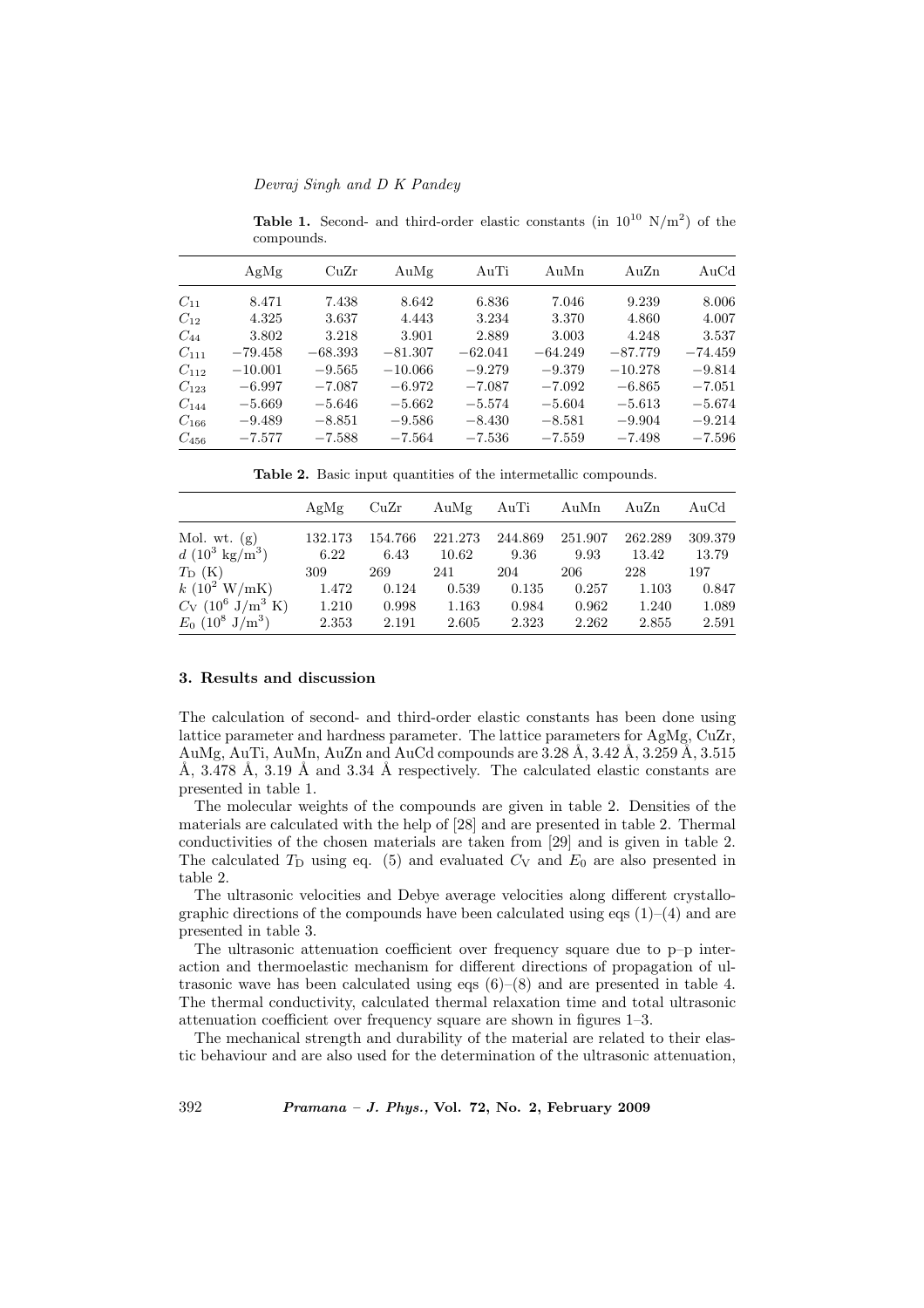Ultrasonic investigations in intermetallics

**Table 3.** Ultrasonic velocities (in  $10^3$  m/s) of compounds along different crystallographic directions.

|     |                      | AgMg  | CuZr  | AuMg  | AuTi  | AuMn  | AuZn  | AuCd  |
|-----|----------------------|-------|-------|-------|-------|-------|-------|-------|
| 100 | Vī.                  | 3.690 | 3.401 | 2.851 | 2.632 | 2.663 | 2.624 | 2.409 |
|     | $V_{\rm S}$          | 2.472 | 2.237 | 1.915 | 1.711 | 1.739 | 1.779 | 1.601 |
|     | V                    | 2.668 | 2.420 | 2.066 | 1.854 | 1.883 | 1.917 | 1.730 |
| 111 | И.                   | 4.163 | 3.780 | 3.222 | 2.898 | 2.943 | 2.988 | 2.699 |
|     | Vs                   | 2.064 | 1.909 | 1.594 | 1.481 | 1.497 | 1.464 | 1.349 |
|     | V                    | 2.288 | 2.114 | 1.768 | 1.639 | 1.657 | 1.625 | 1.496 |
| 110 | Vī.                  | 4.049 | 3.689 | 3.134 | 2.834 | 2.876 | 2.901 | 2.630 |
|     | $V_{\rm S1}^*$       | 2.472 | 2.237 | 1.915 | 1.711 | 1.739 | 1.779 | 1.601 |
|     | $V_{\rm S2}^\dagger$ | 1.826 | 1.721 | 1.406 | 1.351 | 1.361 | 1.277 | 1.204 |
|     | V                    | 2.275 | 2.116 | 1.755 | 1.645 | 1.663 | 1.606 | 1.491 |

\*Shear wave polarized along  $(0 0 1)$ .

<sup>†</sup>Shear wave polarized along  $\langle 1 \bar{1} 0 \rangle$ .

and so elastic constants of the material give useful information. The second-order elastic constants (SOEC) of the present intermetallic compounds are given in table 1. These data can be used for the determination of bulk  $(B)/\text{shear}$  modulus of compounds. The experimental values of  $C_{11}$ ,  $C_{12}$ ,  $C_{44}$  and B for AgMg at 300 K are  $8.46\times10^{10}$  N/m<sup>2</sup>,  $5.67\times10^{10}$  N/m<sup>2</sup>,  $4.85\times10^{10}$  N/m<sup>2</sup> and  $6.6\times10^{10}$  N/m<sup>2</sup> respectively [3]. The present values for the same compound are  $8.471 \times 10^{10}$  N/m<sup>2</sup>,  $4.325 \times 10^{10} \text{ N/m}^2$ ,  $3.637 \times 10^{10} \text{ N/m}^2$  and  $5.71 \times 10^{10} \text{ N/m}^2$  respectively, which are in good agreement with experimental. So the method adopted by us for the calculation of higher-order elastic constants is justified for these intermetallic compounds also. A slight variation with experimental is because the theory applied here involves atomic interaction only up to second nearest neighbour. The order of elastic constants in these compounds are the same as for CsCl, CsBr and CsI but with high  $C_{11}$  magnitude [22]. The higher values of  $C_{11}$  for these materials indicate that they have better mechanical strength than the Cs-halide compounds.

The calculated density of AgMg has been found to be  $6.22 \times 10^3$  kg/m<sup>3</sup> (see table 2) while  $6.04 \times 10^3$  kg/m<sup>3</sup> is given in [3]. Thus our calculated densities for these compounds are correct and valid. The calculated densities of the chosen compounds are less than the densities of pure noble metals (Ag, Au and Cu). Hence these materials will be lighter in weight than the pure noble metals.

The  $C_{11}$  for pure Ag, Au and Cu metals are  $12.4 \times 10^{10}$  N/m<sup>2</sup>,  $20.0 \times 10^{10}$  N/m<sup>2</sup> and  $16.84 \times 10^{10}$  N/m<sup>2</sup> respectively [17,22]. Present values of elastic constants show that by introducing Mg, Zr, Ti, Mn, Zn, Cd in noble metals, the elastic behaviour slightly decreases due to loose interaction of impurity atoms with noble metal atoms. The calculated third-order elastic constants (TOEC) are not compared due to lack of data in literature. A comparison with literature [13,14] indicates that negative TOEC values of the compounds are justified. The calculated elastic constants have been used for the evaluation of ultrasonic velocities, Debye average velocity, Debye temperature and attenuation.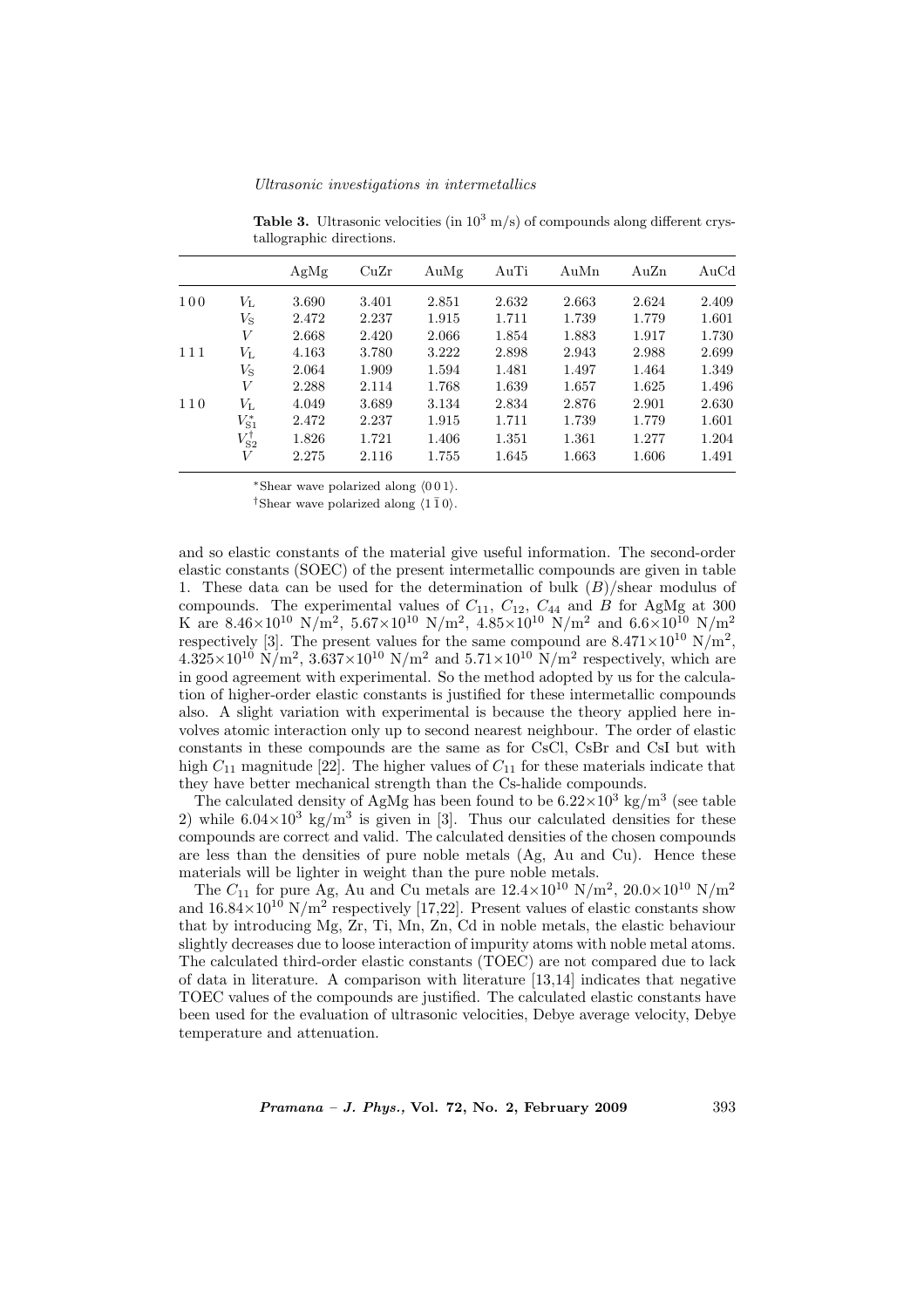|     |                                                     | AgMg    | CuZr  | AuMg    | AuTi   | AuMn   | AuZn    | AuCd    |
|-----|-----------------------------------------------------|---------|-------|---------|--------|--------|---------|---------|
| 100 | $(\alpha/f^2)_{\text{Th}}$                          | 0.050   | 0.006 | 0.039   | 0.015  | 0.026  | 0.103   | 0.106   |
|     | $(\alpha/f^2)_{\rm Akh.Long}$                       | 2.301   | 0.293 | 1.926   | 0.819  | 1.445  | 4.948   | 5.709   |
|     | $(\alpha/f^2)$ Akh.Shear                            | 0.851   | 0.141 | 0.683   | 0.465  | 0.771  | 1.548   | 2.345   |
| 111 | $(\alpha/f^2)_{\text{Th}}$                          | 0.010   | 0.002 | 0.008   | 0.005  | 0.008  | 0.017   | 0.024   |
|     | $(\alpha/f^2)_{\rm Akh.Long}$                       | 1.229   | 0.178 | 1.016   | 0.545  | 0.931  | 2.482   | 3.237   |
|     | $(\alpha/f^2)_{\rm Akh. Shear}$                     | 12.833  | 1.378 | 10.946  | 3.384  | 6.248  | 30.335  | 29.454  |
| 110 | $(\alpha/f^2)_{\text{Th}}$                          | 0.206   | 0.023 | 0.163   | 0.058  | 0.104  | 0.424   | 0.433   |
|     | $(\alpha/f^2)_{\text{Akh.Long}}$                    | 5.905   | 0.713 | 4.992   | 1.921  | 3.435  | 13.196  | 14.369  |
|     | $(\alpha/f^2)^*_{\rm Akh. Shear}$                   | 174.285 | 6.678 | 193.155 | 11.782 | 24.057 | 276.160 | 227.428 |
|     | $(\alpha/f^2)$<br>$\int_{\rm Akh. Shear}^{\dagger}$ | 23.902  | 2.397 | 20.593  | 5.632  | 10.567 | 59.185  | 53.251  |

**Table 4.** Ultrasonic attenuation over frequency  $\alpha/f^2$  (in  $10^{-15}$  Nps<sup>2</sup>/m) of compounds along  $\langle 100 \rangle$ ,  $\langle 110 \rangle$  and  $\langle 111 \rangle$  directions.

The Debye temperature (DT) for Ag, Au, Cu, Cd, Zn and Mg are 226, 289, 224, 214, 272 and 400 K respectively [17,22]. Thus the present values of Debye temperature (table 2) for mixed compounds with Ag or Cu lie between Debye temperatures of constituent materials while Debye temperatures for mixed compounds with Au lie below the constituent materials. Debye temperatures for AgMg are 312 K [3] and 309 K in the present calculation. Thus our evaluation of  $T<sub>D</sub>$  is justified. The relation of elastic behaviour to thermal behaviour can be made through Debye theory. According to this theory, the long-wavelength vibrational contribution theory to the specific heat at low temperature is proportional to  $(T/T_D)^3$  [30]. Hence decrease or increase in Debye temperature indicates increase or decrease in acoustic contribution to the low temperature specific heat.

The ultrasonic velocities and average velocity of these intermetallic compounds along different crystallographic directions are given in table 3. The average sound velocities in these intermetallic compounds are larger than in the noble metals as well as in Cs/Rb halides, because of the low density of these compounds [17,22]. Ultrasonic velocity in these materials decreases with their molecular weight. On the basis of ultrasonic velocity, the differentiation among AuTi, AuMn and AuZn are difficult because they have very close values as presented in table 3. The velocity of these compounds is useful for determining their anisotropic properties.

The ultrasonic wave propagation is influenced by the microstructure of the material through which it propagates. Ultrasonic attenuation, which is the sum of absorption and scattering, is mainly depending upon the damping capacity and scattering from the grain boundary in the material. Loss due to scattering is dominant in polycrystalline solids. However, for complete characterization of the material, the attenuation requires the knowledge of a large number of thermophysical parameters [31].

Table 4 indicates that the ultrasonic attenuation in these intermetallic compounds due to phonon–phonon interaction for longitudinal waves is larger than that of shear waves along  $\langle 100 \rangle$  direction due to larger acoustic coupling constants along longitudinal direction (see table 5), while attenuation of shear waves is larger than that of longitudinal waves along  $\langle 1 1 0 \rangle$  and  $\langle 1 1 1 \rangle$  directions due to larger acoustic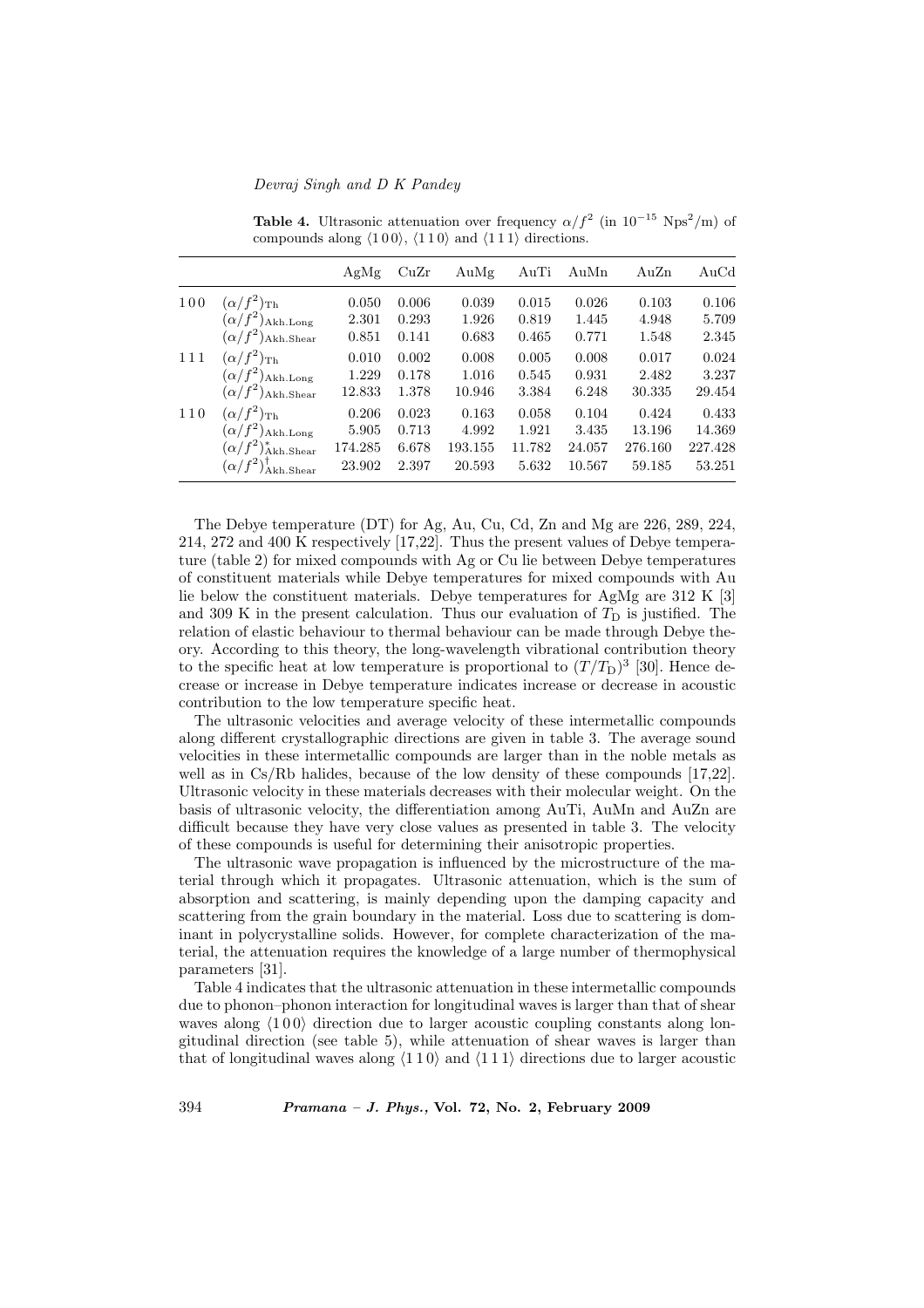Ultrasonic investigations in intermetallics

|     |                             | AgMg    | CuZr   | AuMg    | AuTi   | AuMn   | AuZn     | AuCd   |
|-----|-----------------------------|---------|--------|---------|--------|--------|----------|--------|
| 100 | $D_{\rm L}$                 | 4.201   | 4.048  | 4.251   | 4.029  | 4.035  | 4.401    | 4.145  |
|     | $D_{\rm S}$                 | 0.934   | 1.106  | 0.915   | 1.258  | 1.199  | 0.859    | 0.999  |
| 111 | $D_{\rm L}$                 | 2.368   | 2.573  | 2.371   | 2.796  | 2.716  | 2.342    | 2.473  |
|     | $D_{\rm S}$                 | 6.029   | 5.131  | 6.176   | 4.634  | 4.805  | 6.729    | 5.618  |
| 110 | $D_{\rm L}$                 | 10.357  | 9.597  | 10.563  | 9.293  | 9.412  | 11.142   | 10.096 |
|     | $D_{\rm S1}^*$              | 139.151 | 40.102 | 186.559 | 25.093 | 29.152 | 1075.371 | 72.102 |
|     | $D_{\mathrm{S2}}^{\dagger}$ | 7.685   | 6.558  | 7.863   | 5.906  | 6.134  | 8.529    | 7.176  |

Table 5. Acoustic coupling constants of intermetallics along different directions.

coupling constants for shear wave. This nature of Akhieser loss is similar to that of B1 structured (NaCl-type) materials and is different only for shear wave propagation along  $\langle 1 1 0 \rangle$  (polarized along  $\langle 0 0 1 \rangle$ ) direction [20,23].

Acoustic coupling constant is a measure of acoustic energy converted to thermal energy due to phonon-viscosity mechanism. It can be seen from table 4 that ultrasonic attenuation due to thermoelastic relaxation is less in comparison to attenuation due to phonon-viscosity mechanism. Hence the total attenuation in these intermetallic compounds are mainly governed by phonon–phonon interaction. Although experimental results for ultrasonic attenuation of these materials might not be found in literature, a comparison has been made with available experimental/theoretical results with this type of structured materials and the noble metals Cu, Ag and Au [24–26]. In general, the comparison reveals that the total attenuation in these intermetallics is greater than in the Cs/Rb-halides and is less than in the pure noble metals.

The total attenuation over frequency square and thermal relaxation time have been plotted in figures 1–3 with molecular weight of these compounds for wave propagation along different directions. Yet a large number of physical parameters are involved for evaluating the attenuation but figures 1–3 predict that the total attenuation along each direction of propagation is dominated by the thermal relaxation time along the same direction. Thermal relaxation time gives a combined effect of thermal conductivity, specific heat and average sound velocity. Attenuation over frequency square is proportional to thermal relaxation time and acoustic coupling constant, and hence attenuation in these intermetallics are affected by the combined effect of thermal conductivity, specific heat, average sound velocity and acoustic coupling constant.

The total attenuation in CuZr, AuTi and AuMn are minimum in comparison to AuMg, AgMg, AuZn or AuCd, thus they exist in the purest form at high temperature while compounds AuCd and AuZn are not in so pure form at high temperature as they have larger attenuation.

For CsCl-type structure, the deviation number  $\Delta N$  exists from 1 to 3;  $\Delta N$ denotes the difference of column number of noble metals and the secondary element in the helical periodic table. The thermal conductivity will be high for lower valued ∆N compounds [29]. ∆N values for AgMg, CuZr, AuMg, AuTi, AuMn, AuZn and AuCd are 1, 3, 1, 3, 2, 1 and 1 respectively. The compounds AgMg, AuMg, AuZn and AuCd for which  $\Delta N = 1$ , have larger conductivity.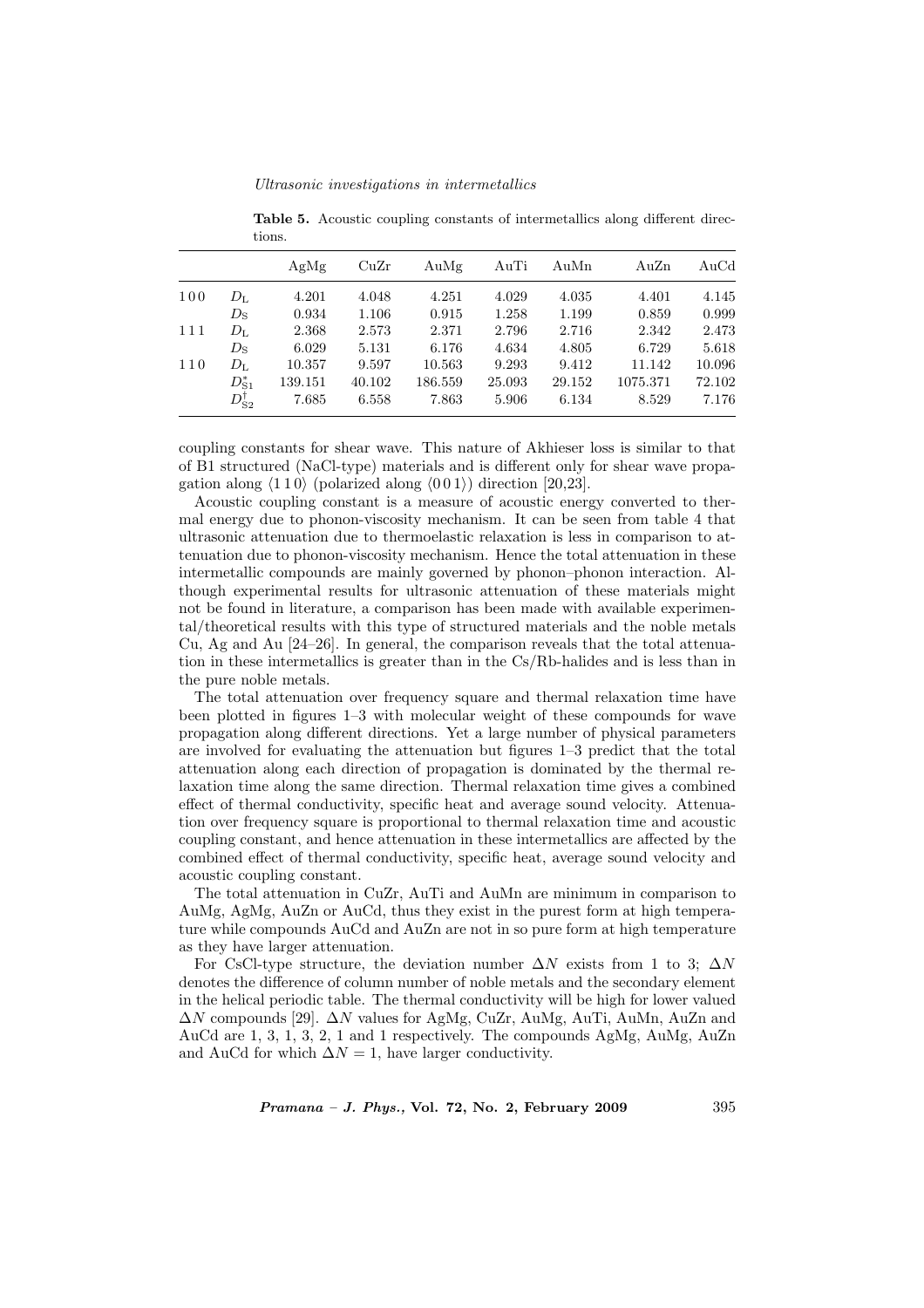Devraj Singh and D K Pandey



Figure 1. Thermal conductivity (in  $10^2$  W/mK), thermal relaxation time  $(in 10<sup>-11</sup> s)$  and total ultrasonic attenuation over frequency square  $(in 10<sup>-15</sup>$  $Nps<sup>2</sup>/m$ ) vs. molecular weight of the compounds for the wave propagation along  $\langle 100 \rangle$  direction.



Figure 2. Thermal conductivity (in  $10^2$  W/mK), thermal relaxation time  $(in 10<sup>-11</sup> s)$  and total ultrasonic attenuation over frequency square  $(in 10<sup>-15</sup>$  $Nps<sup>2</sup>/m$ ) vs. molecular weight of the compounds for the wave propagation along  $\langle 1 1 1 \rangle$  direction.

Since  $(\alpha/f^2) \propto \tau \propto k$ , then  $(\alpha/f^2) \propto 1/\Delta N$ , the trend of ultrasonic attenuation should monotonously decrease with increase in  $\Delta N$ . Our results of ultrasonic attenuation in these intermetallics (figures 1–3) justify the above prediction. Thus, it may be concluded that in B2 structured intermetallic compounds the nature of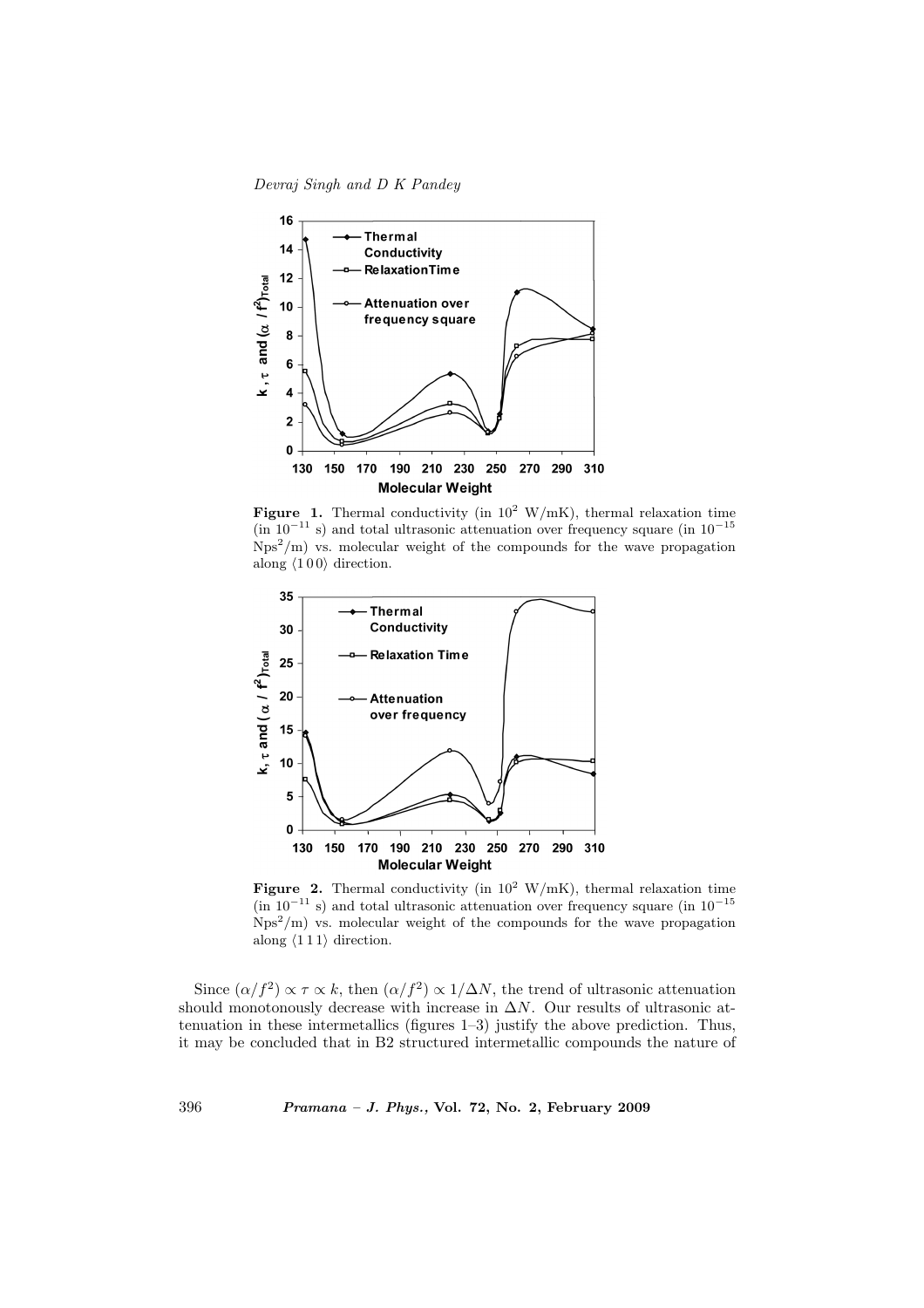Ultrasonic investigations in intermetallics



Figure 3. Thermal conductivity (in  $10^2$  W/mK), thermal relaxation time  $(in 10<sup>-11</sup> s)$  and total ultrasonic attenuation over frequency square  $(in 10<sup>-14</sup> s)$  $Nps<sup>2</sup>/m$ ) vs. molecular weight of the compounds for the wave propagation along  $\langle 1 1 0 \rangle$  direction.

ultrasonic attenuation can be dominantly determined by the deviation number. A slight variation in attenuation for the same deviation numbered compounds is due to the corresponding values of specific heat, average sound velocity and acoustic coupling constant.

## 4. Conclusions

The method adopted for the theoretical evaluation of second- and third-order elastic constants is also justified for these intermetallic compounds. These materials have good mechanical strength compared to the Cs/Rb-halides. These intermetallics are light weighted materials with respect to noble metals as they have low density. The average sound velocity in the present materials is larger than in the noble metals and Cs/Rb-halides. On the basis of ultrasonic velocities, these intermetallics cannot be differentiated because they have very close values of elastic constants but are important for anisotropic characterization. The nature of thermal relaxation time follows the reciprocal trend of the deviation number. Total attenuation in these materials is mainly affected via phonon-viscosity mechanism. The larger value of longitudinal/shear attenuation due to phonon–phonon interaction is caused by their high acoustic coupling constant. The total attenuation gives direct information about the deviation number.

The obtained results in the present investigation with other well-known physical properties of these materials may expand future prospects for application/ investigation of these intermetallic compounds.